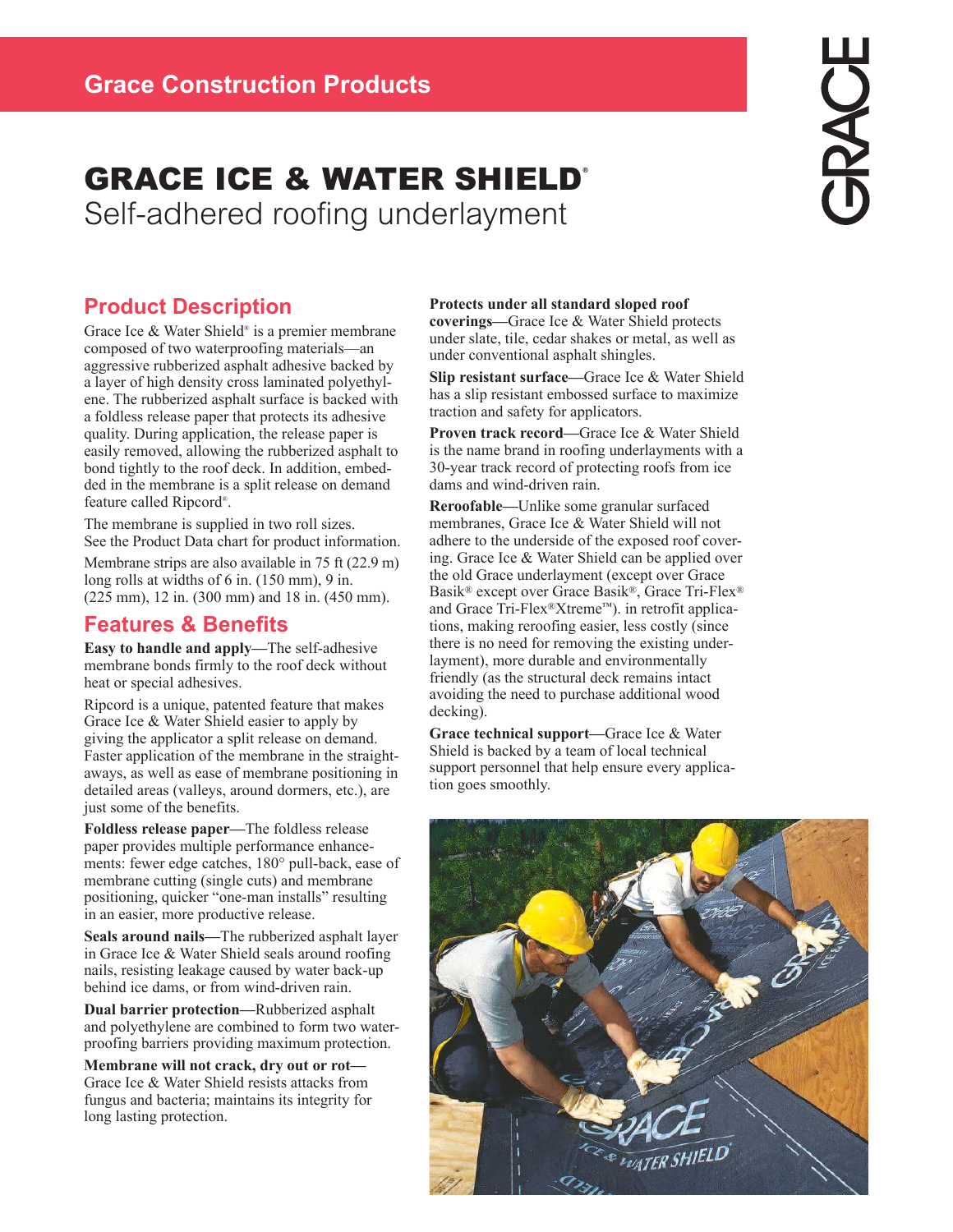### **Guidelines for Use**

Grace Ice & Water Shield is used as an underlayment for sloped roofs to resist water penetration due to water back-up behind ice dams or wind-driven rain. Grace Ice & Water Shield also offers leak protection in trouble prone spots like valleys, skylights, protrusions and other flashing areas.

#### **Ice Dams**

Grace Ice & Water Shield should be used in conjunction with designs which minimize ice dam formation. In cold climates, it is particularly important to provide proper insulation and ventilation to reduce the size of ice dams and to avoid interior condensation. Cathedral ceilings must include ventilation between rafters to allow for air flow to a ridge vent. Well ventilated cold roof designs are particularly important in alpine regions to reduce the size of ice dams which could contribute to structural damage.

Several variables will influence the height of ice dams and the membrane coverage required.

- **1. Climate—**The annual snow fall will affect the amount of membrane needed.
- **2. Slope—**On a low slope, ice dams will extend farther inward from the roof edge.
- **3. Overhang—**A wide overhang will require more membrane to reach the appropriate point on the roof.
- **4. Insulation and ventilation—**A very well insulated building with a cold, well ventilated attic will have smaller ice dams.
- **5. Valleys—**Any valleys formed by projections such as dormers or roof direction changes are likely to trap more snow and cause larger ice dams.
- **6. Exposure—**A northern exposure or shaded areas will generally contribute to larger ice dams. While gutters may make it easier for an ice dam to start, large dams can occur on roofs with no gutters.

Removing snow from a roof edge or installing heat cables may not prevent ice dam formation, but may shift the location of the ice dam. Under certain conditions, a dam can form at the edge of the remaining snow.

Local building codes should be consulted for specific requirements.

### **Use Grace Ice & Water Shield on all of these critical areas**



### **Installation Procedure**

#### **Surface Preparation**

Install Grace Ice & Water Shield directly on a clean, dry, continuous structural deck. Some suitable deck materials include plywood, wood composition, wood plank, metal, concrete, or gypsum sheathing. Remove dust, dirt, loose nails, and old roofing materials. Protrusions from the deck area must be removed. Decks shall have no voids, damaged, or unsupported areas. Wood planks should be closely butted together. Repair deck areas before installing the membrane.

Prime concrete, masonry surfaces and DensGlass Gold® with Perm-A-Barrier® WB Primer. Prime wood composition and gypsum sheathing with Perm-A-Barrier WB Primer if adhesion is found to be marginal (refer to Technical Letter 12, *Use on Oriented Strand Board (OSB) Roof Sheathing*). Apply Perm-A-Barrier WB Primer at a rate of 250–350 ft<sup>2</sup> /gal  $(6-8 \text{ m}^2$ /L). Priming is not required for other suitable surfaces provided that they are clean and dry.

#### **Membrane Installation**

Apply Grace Ice & Water Shield in fair weather when the air, roof deck, and membrane are at temperatures of 40°F (5°C) or higher. Apply roof covering material at temperatures of 40°F (5°C) or higher.

Cut the membrane into 10–15 ft (3–5 m) lengths and reroll loosely. Peel back 1–2 ft (300–600 mm) of release liner, align the membrane, and continue to peel the release liner from the membrane. Press the membrane in place with heavy hand pressure. Side laps must be a minimum of 3.5 in. (90 mm) and end laps a minimum of 6 in. (150 mm). For valley and ridge application, peel the release liner, center the sheet over the valley or ridge, drape, and press it in place. Work from the center of the valley or ridge outward in each direction and start at the low point and work up the roof.

Alternatively, starting with a full roll of membrane, unroll a 3–6 ft (1–2 m) piece of membrane leaving the release liner in place. Align the membrane and roll in the intended direction of membrane application. Carefully cut the release liner on top of the roll in the cross direction being careful not to cut the membrane. Peel back about 6 in. (150 mm) of the release liner in the opposite direction of the intended membrane application exposing the black adhesive. Hold the release liner with one hand and pull the roll along the deck with the release liner, leaving the applied membrane behind. Use the other hand to apply pressure on the top of the roll. Stop frequently to press the membrane in place with heavy hand pressure. When finished with the roll go back to the beginning, reroll and pull the remaining release paper from the material, finishing the installation.

For successive membrane courses, align the edge of the release liner with the dashed line provided on the surface of the membrane to achieve the 3.5 in. (90 mm) side lap.

Consistent with good roofing practice, install the membrane such that all laps shed water. Always work from the low point to the high point of the roof. Apply the membrane in valleys before the membrane is applied to the eaves. Following placement along the eaves, continue application of the membrane up the roof. The membrane may be installed either vertically or horizontally.

Use smooth shank, electro-plated galvanized nails for fastening shingles to get the best seal. Hand nailing generally provides a better seal than power-activated nailing. If nailing of the membrane is necessary on steep slopes during hot or extreme cold weather, backnail and cover the nails by overlapping with the next sheet.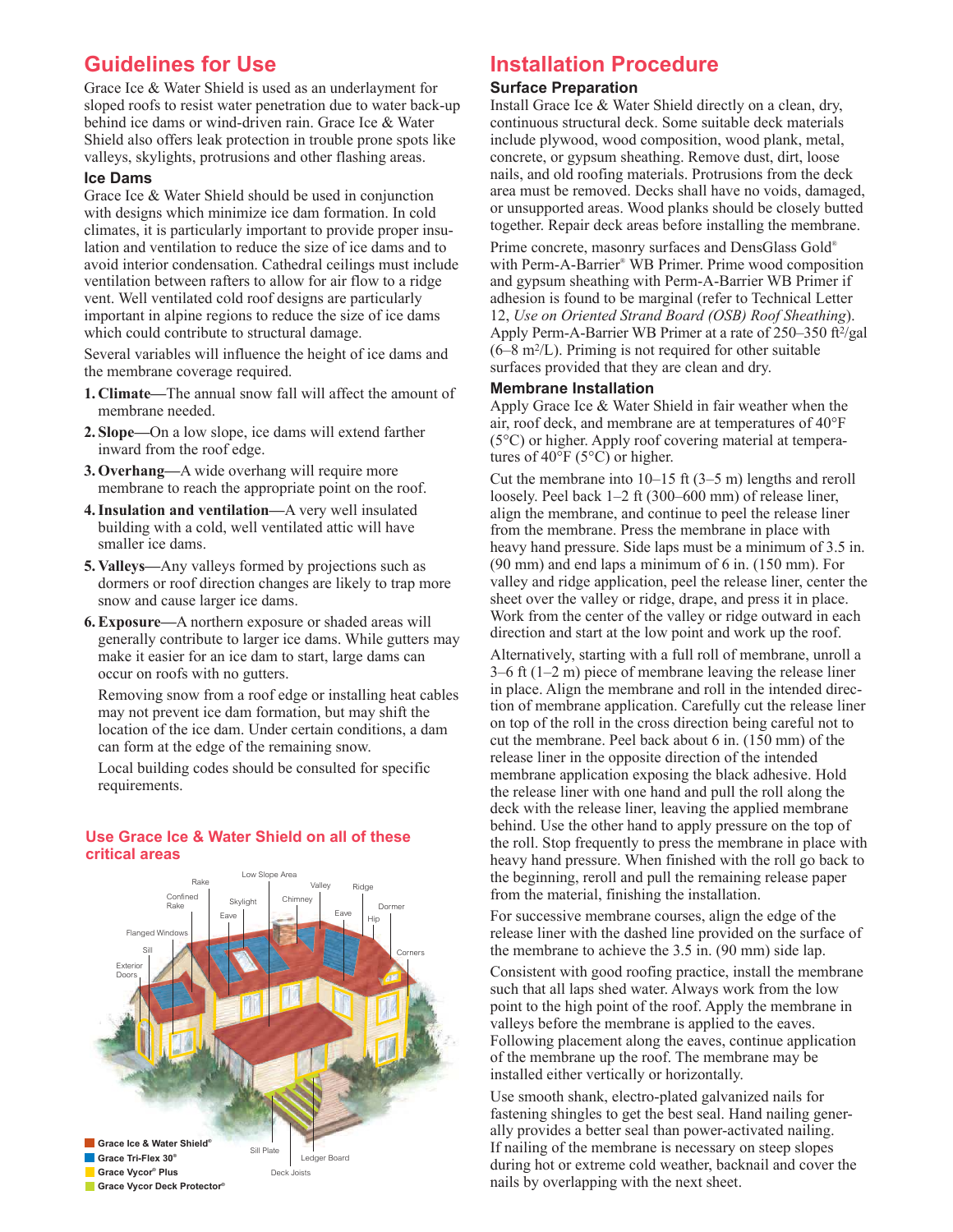Extend the membrane on the roof deck above the highest expected level of water back-up from ice dams and above the highest expected level of snow and ice on the wall sheathing on vertical side walls (dormers) and vertical front walls for ice dam protection. Consider a double layer of membrane in critical areas, such as along the eaves or in valleys and in climates where severe ice dams are anticipated. Apply the membrane to the entire roof deck for wind-driven rain protection. Apply a new layer of Grace Ice & Water Shield directly over the old Grace underlayment in retrofit applications following the standard membrane application procedure.

#### **Precautions & Limitations**

- Slippery when wet or covered by frost.
- Consistent with good roofing practice, always wear fall protection when working on a roof deck.
- Release liners are slippery. Remove from work area immediately after membrane application.
- Do not leave permanently exposed to sunlight. Cover within 30 days.
- Place metal drip edges or wood starter shingles over the membrane.
- Do not fold over the roof edge unless the edge is protected by a drip edge, gutter or other flashing material.
- Do not install on the chamfered edges of wood plank.
- Do not install directly on old roof coverings.
- Certain product applications are prohibited in hot desert areas in the southwestern United States. Check with your Grace Construction Products representative.
- Check with the manufacturer of the metal roofing system for any special requirements when used under metal roofing. Do not install directly under roof coverings especially sensitive to corrosion, such as zinc, without providing proper ventilation.
- Do not install under copper, Cor-Ten<sup>®</sup>, or zinc metal roofing in high altitudes. These roofs can reach extremely high temperatures due to the low reflectivity, high absorption, and high conductivity of the metals. Use Grace Ultra for these roof types. Check with your Grace Construction Products representative.
- Provide proper roof insulation and ventilation to help reduce ice dams and to minimize condensation. Grace Ice & Water Shield is an air and vapor barrier.

Water from melting

- Repair holes, fishmouths, tears, and damage to membrane with a round patch of membrane extending past the damaged area 6 in. (150 mm) in all directions. If fasteners are removed leaving holes in the membrane, they must be patched. The membrane may not self-seal open fastener penetrations.
- Do not install fasteners through the membrane over unsupported areas of the structural deck, such as over the joints between adjacent structural panels.
- Due to its slight asphaltic odor, do not apply where the membrane is exposed to interior living space. Refer to product literature for more complete information.
- Not compatible with EPDM or TPO; use Grace Ultra for tie-ins (refer to Technical Letter 5, *Chemical Compatibility*).
- Not compatible with polysulfides, flexible PVC, or high concentrations of resin (pitch). For more information, refer to Technical Letter 5.

#### **Code Compliance**

Grace Ice & Water Shield meets the following standards:

- Underwriters Laboratories Inc. Class A fire classification under fiber-glass shingles and Class C under organic felt shingles (per ASTM E108/UL 790)
- Underwriters Laboratories Inc. Classified Sheathing Material Fire Resistance Classification with Roof Designs: P225, P227, P230, P237, P259, P508, P510, P512, P514, P701, P711, P717, P722, P723, P732, P734, P736, P742, P803, P814, P818, P824
- International Conference of Building Officials (ICBO-ES) Report No. 3997
- Southern Building Code Congress International (SBCCI PST & ESI) Report No. 94133C
- Building Officials and Code Administrators (BOCA-ES) Evaluation Report No. 94-33
- Miami-Dade County Code Report NOA 09-0107.08.
- Canadian Construction Materials Centre (CCMC) 12693-R
- U.S. Department of Housing and Urban Development (HUD) Materials Release 1056f
- City of Los Angeles RR 25330
- Florida State Approval Report No. FL298-R1

#### **Ice Dams**



snow over the heated portion of the house runs down the roof. It freezes at the cold eave and an ice dam begins to form preventing drainage.

### **Wind-Driven Rain**



Sloped roofs are not waterproof. They protect structures by shedding rain water.



As the ice dam grows, water is trapped behind it and backs up under the shingles. Eventually it reaches the roof deck and leaks through, damaging the interior of the structure.



Grace Ice & Water Shield resists this leakage because of the seal around the fasteners, ability to make watertight laps, and the membrane's bond to the deck.



Grace Ice & Water Shield applied beneath the sloped roof covering helps prevent wind-driven rain from entering the structure.

interior of the structure.

Storm-driven winds can cause sloped roof coverings to lift. Rain can then be easily driven under the roof covering directly to the unprotected roof deck where it causes leaks and damage to the